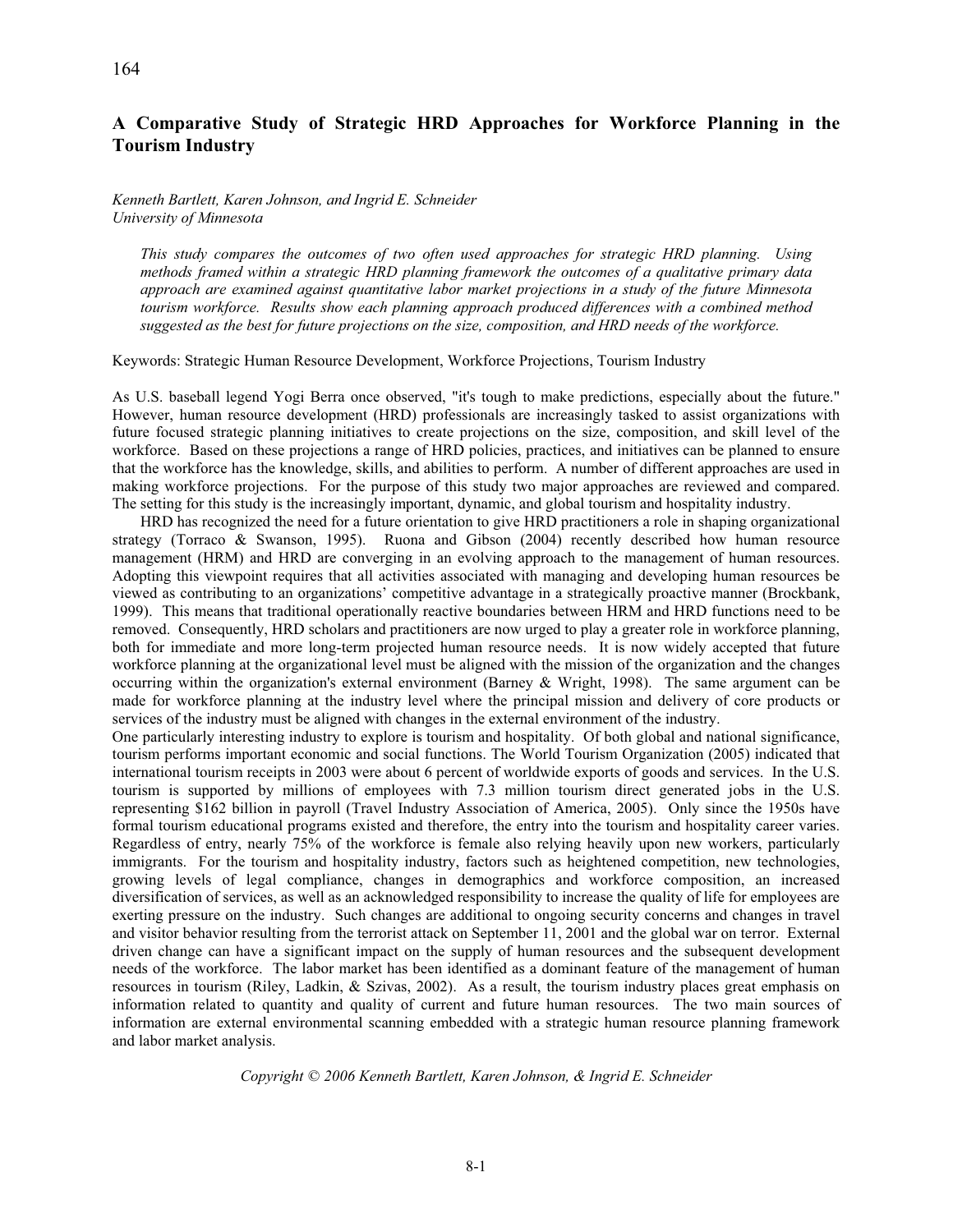### **Theoretical Framework**

The body of theory around strategic management, with its roots in the disciplines of business policy, organizational theory, and organizational behavior, continues to expand to an ever widening number of fields including tourism (Tse & Olsen, 1999). A number of theoretical frameworks and models for strategic HRD have appeared in the literature (Gilley, Quatro, & Lynham, 2003). Although each framework for strategic HRD has somewhat differing features almost all share a method for determining a strategic response to challenges confronting current and future human resources. In general terms this method involves an examination of the external factors that may create change through a process designed to identify key characteristics of an industry's environment to monitor significant trends in order to make appropriate managerial action in response (Craft, 1988; Rothwell & Kazansas, 1994). This process is known as external environmental scanning. External environmental scanning research has tended to focus on single large for-profit firms in the U.S. Yet, the suitability of this approach to an entire industry to identify HRD issues has not been examined nor has the results of this method been compared to existing secondary labor market analysis data on future workforce projections.

Several studies have examined the sectors of the external environment scanned by executives and the attention paid to each sector (Auster & Choo, 1993; Daft, Sormunen, & Parks, 1988). Findings indicate strong firm and industry specific preferences. In other words, individual organizations and the industry within which they operate tend to only pay attention to those areas of the external environment perceived to offer the greatest threats and opportunities. Research on the frequency of scanning activity tends to find an increase in times of high strategic uncertainty (Daft et al., 1988). The sources of information for environmental scanning show top level managers preferring personal sources over impersonal sources such as government reports, newspapers, and published research findings (Jennings & Jones, 1999; Keegan, 1974). Yet, the accuracy of data for future workforce planning efforts from personal sources of information compared to impersonal existing sources is unknown. This study addresses this research need.

An alternative method for workforce planning is labor market analysis. As a branch of economics, the study of labor markets should attract attention from HRD scholars and practitioners given the acceptance of economics, along with systems theory and psychology, as core foundations for the HRD field (Swanson & Holton, 2001). Yet, as Wang and Holton (2005) recently commented, the understanding of economics in HRD has been narrowly confined with numerous economic theories and analysis techniques having received scant attention in the HRD literature. Ehrenberg and Smith (2003), in their text on modern labor economics, noted that economic theories of the labor market rely heavily on labor market information which is material and data about the demand and supply for labor within a certain market. A labor market could be a community, a city, a region, country, or an industry. Labor market analysis reviews demographic, economic, social, and labor force information and data. It should describe the characteristics of the supply of labor including human resources who are currently workers or potential workers in the labor market. Furthermore, it should also provide information on job opportunities in the labor market and human resource needs of employers (Handbook of labour market information, 2000).

#### **Aims of the Study**

The overall aim of the study was to compare and contrast the two dominant methods for conducting strategic HRD planning; namely an external environmental scanning interview with a sample of industry leaders and data from various labor market analysis sources. The study also sought to test the suitability of both methods to make a preliminary profile of the tourism/hospitality employee and the overall size and composition of the tourism workforce. The U.S. state of Minnesota was used as the data collection site with the year 2020 selected as the target date for future projections. More specifically, the study sought to address the following four questions:

To create a picture of the Minnesota tourism workforce in the year 2020 by:

- 1. Conducting primary data collection with key leaders in Minnesota's tourism industry to examine workforce projections in 2020 in terms of population forecasts; labor force size and composition; and external environmental trends likely to impact the tourism industry and its workforce.
- 2. To conduct secondary labor market data analysis of existing sources of tourism industry workforce projections in 2020 in terms of population forecasts; labor force size and composition; and external environmental trends likely to impact the tourism industry and its workforce.
- 3. To compare and contrast the outcomes from both HRD planning approaches.
- 4. Use the results from both approaches to propose strategies to identify future sources of human resources and approaches for HRD for the Minnesota tourism industry 2020 workforce.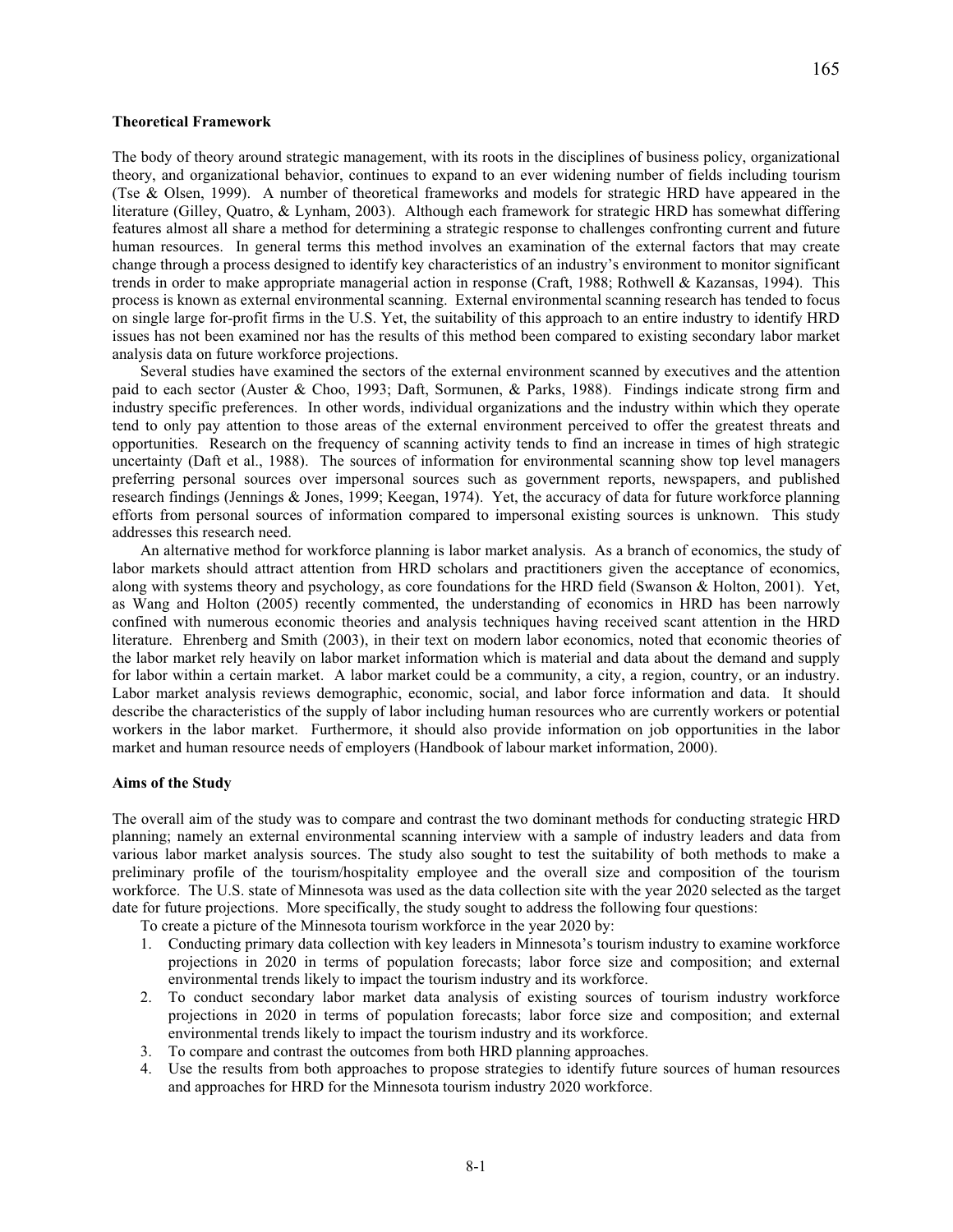# **Method**

This section reports on the research design, sample, instrument, and data analysis techniques used. *Research Design* 

The first part of the study adopted a survey research design using telephone interviews to obtain data from individuals on projected changes in the external environment of the tourism industry. A mixed-method approach that relied heavily on qualitative data from semi-structured interviews was used. Each interview lasted approximately 30 minutes. The second part of the study examined the projected characteristics of the Minnesota tourism workforce in 2020 using existing data sources. The interviews were conducted tourism industry leaders who because of their senior position were likely to be aware of the future trends impacting the industry. The target population for this study consisted of executive directors of professional organizations and trade associations who serve the tourism industry within the state of Minnesota. These included State Tourism Offices, festival and event associations, State Convention and Visitor Bureaus (CVBs), and hotel and lodging associations. These associations and their executive directors were identified by reviewing telephone directories and websites related to the Minnesota tourism industry. The name and contact information for the executive directors, or similarly titled position, was obtained producing a final sampling frame consisting of 15 associations. Efforts were made to contact all 15 executive directors by telephone. At the completion of the data collection stage of the study, ten executive directors were successfully contacted and all agreed to participate in the interview. The five remaining directors could not be reached despite numerous telephone attempts. This results in a 67% response rate.

The data for the second stage of the study utilized existing secondary sources. In conducting a search for existing labor market data on workforce projections in the tourism industry through to the year 2020, the Internet search engine 'Google' was utilized. Keyword combination searches such as 'workforce projections', 'human resources', 'tourism/hospitality industry', 'employment', '2020', were used to identify existing labor market analysis sources related to the tourism industry. Data files and summaries of workforce projection research were found on the websites of the U.S. Department of Labor, U.S. Department of Education, and the U.S. Census Bureau. In the U.S. a vast amount of data on labor markets is produced by the Bureau of Labor Statistics (BLS). The BLS is a division of the U.S. Department of Labor, although it predates the department having been established in 1886 after receiving considerable support from the labor reform movement (Goldberg,& Moye, 1985). As Manser (1998) described, BLS data are also used for labor economics research and analysis, often combined with various data sets produced by other agencies. At the state level the primary source of labor market research was the Minnesota Department of Employment and Economic Development (DEED). A search of libraries found all of the same publications (but no additional sources) in print version testifying to the current electronic dissemination priorities of governmental agencies. This data from both federal and state government were reviewed to gain trend patterns on the likely size and composition of the tourism workforce for the nation and Minnesota. *Instrument*

The telephone interview contained two main sections. The first section used a qualitative approach to gather data on likely changes in the relevant external environmental sectors that might impact the future tourism workforce within the state. The external environment sectors used in this study were (1) economic; (2) demographic; (3) political and legislative; and (4) technology. These four sectors are common to most environmental scanning frameworks used for HRD planning (Rothwell & Kazanas, 1994). These four external environment sectors served as a guide around which semi-structured questions were asked to elicit responses related to anticipated changes in the external environment of Minnesota's tourism industry and the possible impact these changes may have on the future tourism workforce. A second section of the instrument used a quantitative approach to obtain data from respondents on their views on two issues that the literature has identified as crucial to successful strategic HRD efforts for future workforce planning, namely, identifying barriers to HRD and identifying responsibility for ensuring that the workforce has the required skills, knowledge, and abilities. The questions were developed for this study but similar items were used in research to identify HRD needs in New Zealand's tourism industry (Business and Economic Research Ltd., 2004). Example items from the 12 questions related to potential barriers for HRD included lack of time for doing HRD, lack of motivation of employees, and lack of knowledge about the benefits of HRD. Six questions explored who had responsibility for ensuring that the workforce has the required skills, knowledge, and abilities with level of agreement statements considering the employee, their supervisor, the owner/manager of the organization, high school teachers, college faculty, and policy makers. Both the potential barriers and responsibility for ensuring the workforce of the future has the needed skills were measured using a fivepoint Likert-type scale with response categories  $1 =$  strongly disagree;  $2 =$  somewhat disagree;  $3 =$  neutral;  $4 =$ somewhat agree; and 5 = strongly agree. The responses to the closed-ended quantitative questions were analyzed with frequency and means reported. The responses to the open-ended questions were content analyzed to identify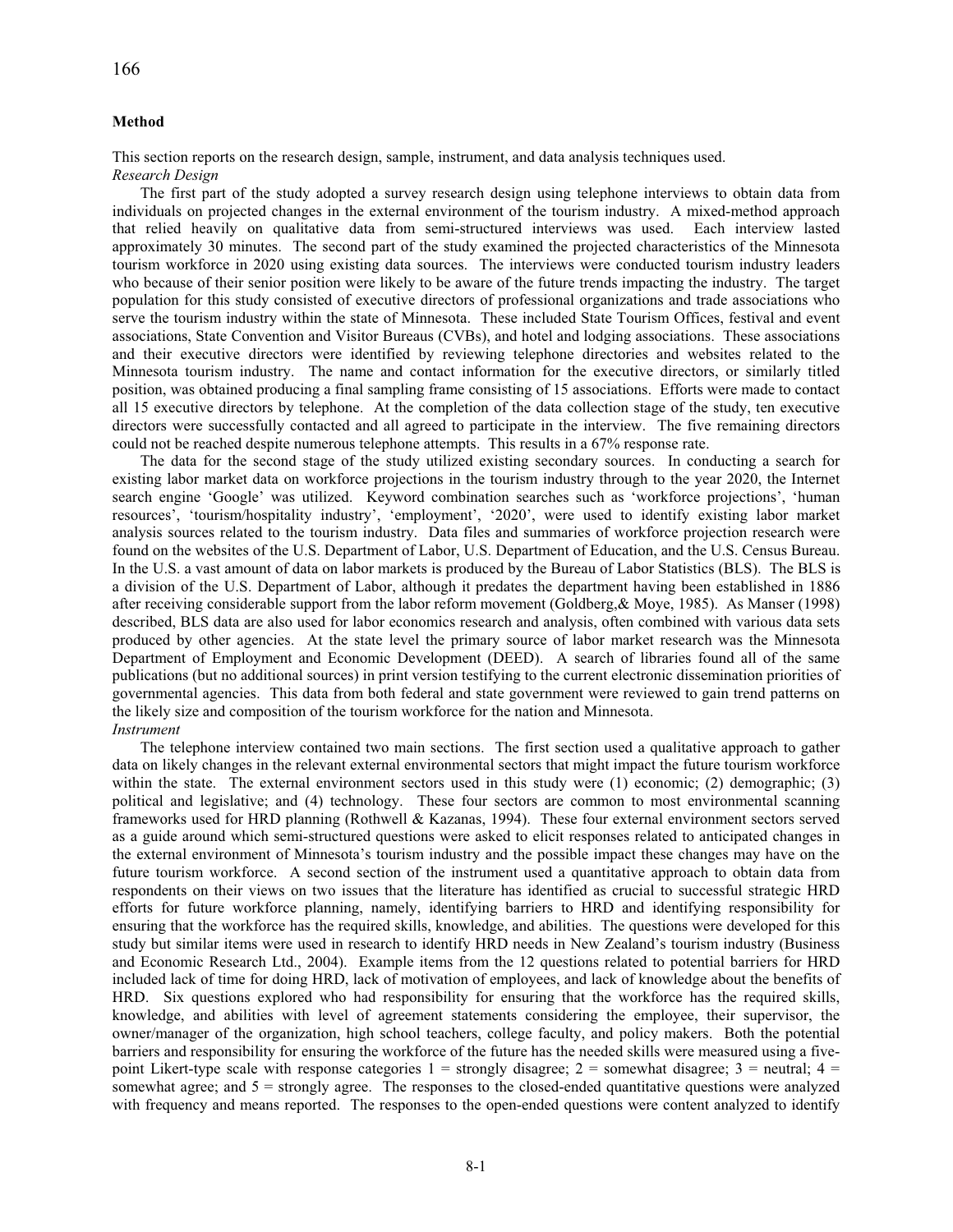167

common themes. Existing data from labor market analysis sources was not manipulated or subject to further analysis.

#### **Results**

The results from the external environmental scanning interview are presented first followed by results from the labor market analysis data.

# *Results from the External Environmental Scanning*

Analysis of interview data with industry leaders produced a number of common themes. The themes identified from the assessment of the external environment sectors are presented in the following order: economic, demographic, political and legislative, and technology. The ten executives participating in the study listed a wide range of economic trends that they thought were likely to impact Minnesota tourism over the next 15 years. The most frequently reported responses related to the condition of the domestic economy, with more specific examples stated including the inflation rate, indicators of consumer confidence, and the health of the stock market. These were noted as being related to the second most frequent category of responses, the economic situation in Minnesota and especially the amount of state funded support for the tourism industry. Three respondents made specific mention of the cost of fuel/gasoline as a major economic trend which could impact the industry. Two separate human resources issues related to the cost of labor were frequently mentioned in the economic sector scan; the level of the minimum wage and the necessity to provide increased benefits to employees.

The respondents seemed to have little difficulty in listing several projected changes in the demographic composition of the state and its tourism industry workforce. All but one manager specifically referenced the aging population and increasing median employee age within the tourism industry. With a shortage of younger workers many executive directors noted the need for alternative employment arrangements including part-time work and the need to make tourism an attractive industry for baby boomers who may have previously retired from a first career but wish to remain active in the workforce. Similarly, the increasing diversity of the state and its labor force was frequently reported with several noting the need for tourism employees with greater cross-cultural knowledge and second language abilities.

The assessment of the political and legislative changes likely to be most significant in their impact to the Minnesota tourism industry provided a wide range of responses. It should be mentioned that the executive directors participating in the study were quite passionate about many of the issues raised in this section. The issues they raised ranged from the need to retain the current law of no sales tax on apparel in Minnesota, increased scrutiny on non-citizens illegally working in the industry, and the provision of wage credits for employee earning tips as a significant portion of their compensation. A number of issues surrounding the work of the Department of Homeland Security were seen as potential major impacts including the policy requirement for international visitors to have biometric passports, the intrusion of privacy with fingerprints and eye scans, and the extended time required to process visa applications. At the state level major political and legislative changes were noted as potentially impacting the tradition and belief of the need for the state to continue to support the tourism industry.

Technological changes thought to possibly create an impact to the tourism industry in Minnesota focused heavily on the expanded role of the Internet as a powerful communication medium. The Internet was seen as increasing its role within the industry to include an even greater presence in reservations/bookings, advertising and promotions, vacation planning, and e-commerce. Technological advancements were also seen as reducing the cost of management and maintenance freeing employee time to focus on customer service. The need for an ever increasingly technology literate workforce also emerged as a key theme identified by several respondents.

With the four segments of the external environment scanned the respondents were then asked for their views on what major human resource changes would occur in the Minnesota tourism workforce. Most of the human resource changes focused on issues raised in the demographic and technological sectors. The most frequently reported responses in technology related to increasing the skills of employees with computers whereas, the most frequently related to demographic changes related to employees able to both work with and be representative of the an older and more diverse population. Economic changes were also mentioned, although not as frequently, in relation to the need to offer more competitive compensation and benefits to tourism industry employees. Two interesting human resource changes predicted are worthy of mention. The first was the suggestion from several respondents that human resources management and development professionals within the industry will be responsible for shifting the perception that those workers unable to find work in other settings gravitate towards tourism. The second issue addressed the need for human resource management leadership to show a greater level of professionalism than that which now characterizes the industry.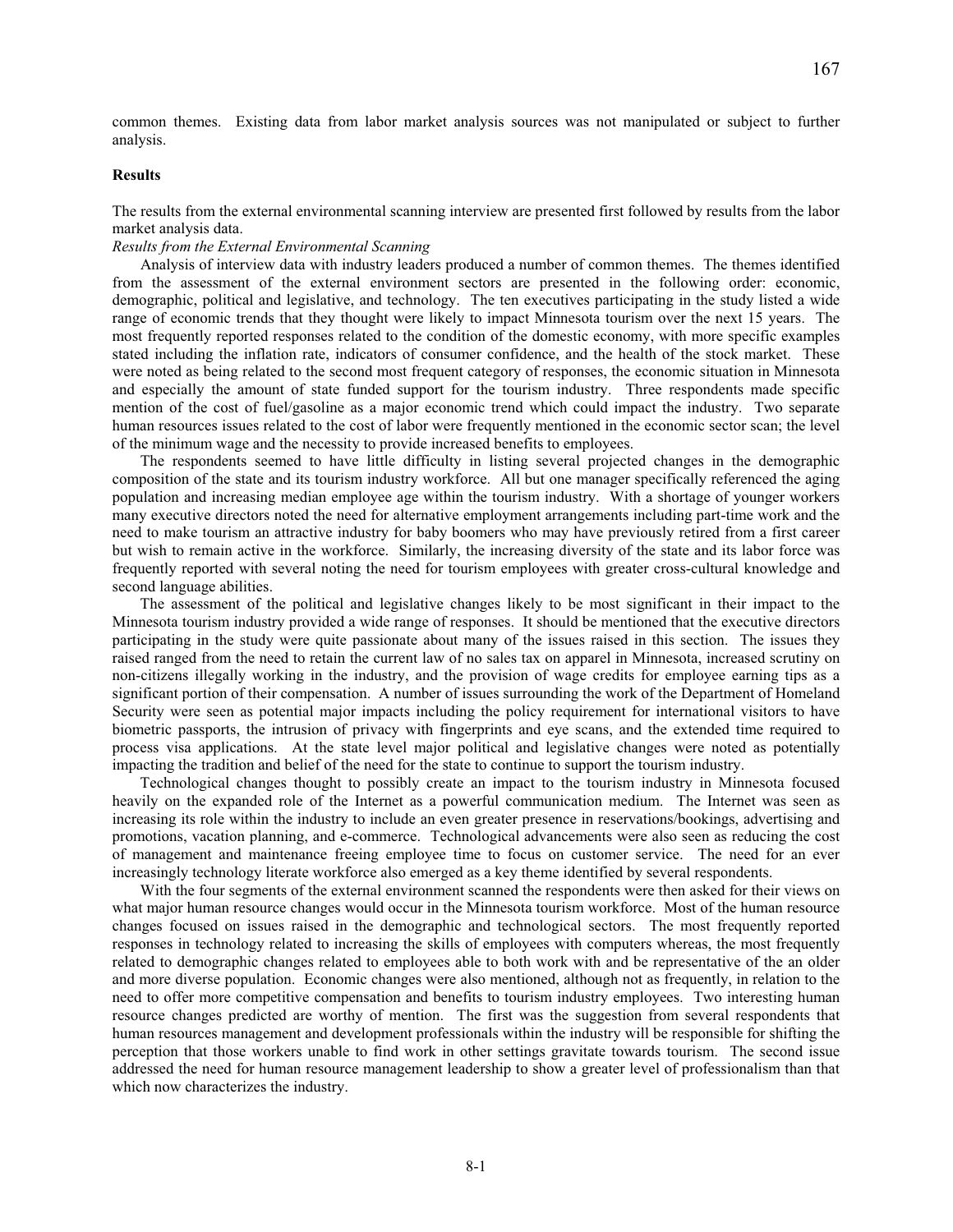When asked about the new knowledge, skills, and abilities employees in the Minnesota tourism industry will need to possess, given the identified external changes, most respondents again highlighted increased employee technological skills along with the knowledge and ability to work with people from diverse cultures who may not speak English as their first language. Perhaps in response to the economic changes predicted, a need for employees to understand business, marketing, and finance was also frequently mentioned. The importance of strong customer service skills was specifically mentioned by more than a third of respondents. The ability to adapt to a rapidly changing environment, which is likely to describe the tourism industry of the future, was also seen as a key attribute needed of the 2020 workforce. An interesting observation was made by one respondent who correctly noted that tourism has a strong history of employing persons with disabilities. They noted that this is something for the industry to be proud of and something that should be retained in the face of predicted externally driven change.

The responses to the question of the best way to ensure that employees in Minnesota's tourism industry do possess the new knowledge, skills, and abilities tended to focus on formal education and training. While the majority of this skill acquisition focused on post-secondary education and workplace learning a great emphasis was also placed on K-12 education. One executive director suggested that a second language should be mandatory in schools. This partnership approach between industry and education was seen as a vital factor in creating awareness of tourism related occupations and making tourism an industry of choice.

A series of 11 potential barriers for HRD in Minnesota's tourism industry were presented to respondents. The priority of other issues overshadowing HRD was identified as the single greatest barrier towards developing human resources. The other most significant barriers for HRD reported, in order, were high personnel turnover, lack of time, cost of training and developing employees, and benefits of HRD not known. The final section of the survey examined who should have responsibility for ensuring that the tourism workforce in Minnesota in 2020 has the required skills, knowledge, and abilities. Based on the responses from the executive directors, the majority agreed that persons at managerial levels within the tourism sector, such as the owners/managers and supervisors in the industry are the most responsible. The other most important individuals for ensuring that the future workforce has the necessary skills were policy makers, college/university faculty, and high school teachers. The respondents then next in order identified the employees themselves as being responsible for gaining the required skill sets to function effectively in the 2020 workforce. Interestingly, this suggests that respondents feel employees are not as responsible as owners/managers, supervisors and college/university faculty for ensuring workers are ready for jobs in the future. *Results from the Labor Market Analysis* 

Data related to labor market analysis suggest that factors associated with population are the single most important feature for determining the size and composition of the labor force. Population trends affect employment in a number of ways including the demand for goods and services and the corresponding changes in the size and demographic composition of the labor force (Hecker, 2001). The U.S. Census Bureau projected that the U.S. population should increase by 24 million over the 2002-2012 period, a slower rate of growth than over the previous 10-year period. The population aged 16 to 24 will grow at 7 percent between 2002 and 2012, whereas, the group of people aged 55 to 64 will increase by 43.6 percent or 11.5 million persons. Looking further out, the Census Bureau is projecting that in 2020 U.S. population will have reached 325 million. The *Workforce 2020* study (Judy & D'Amico, 1997) also projected significant population growth with the total size of the U.S. workforce in 2020 estimated at 171 million with significant higher proportions of women and immigrant workers. The number of workers staying in the workforce after traditional retirement age is forecast to increase as work offsets increased retirement expenses and lower Social Security income. At the state level, Minnesota's population is predicted to show steady growth. The State Demography Office has suggested that Minnesota's population is projected to grow to 5.45 million by 2010 and 6.27 million by 2030 (McMurray, 2002). This represents an 11% increase. This growth will be fueled by immigration from other states and foreign countries and by natural increase resulting from more births than deaths.

The BLS provides an employment outlook over a ten-year time horizon. The most recent data projections on the 2002-2012 decade are summarized into three broad categories: general U.S. economic outlook projections, labor force projections, and occupational projections. The expected outlook for the U.S. economy is anticipated to show domestic growth with continued high productivity, low unemployment rates, and strong foreign markets (Su, 2001). Labor force projections are made by combining projections of the general population from U.S. Census data and labor force participation projections made by the BLS. Projections for 2012 are characterized by overall growth of the size of the labor force with 17.4 million additional workers anticipated to be added over the 2002-2012 period (U.S. Department of Labor: Bureau of Labor Statistics, 2004). Looking beyond the 2002-2012 period there are estimates that by 2020 the U.S. economy will require a total of 144.7 million workers. Of this total number of workers, approximately 83% will work in service industries. Finally, the BLS analysis of occupational employment projections to 2012 shows that jobs requiring a postsecondary vocational award or an academic degree, which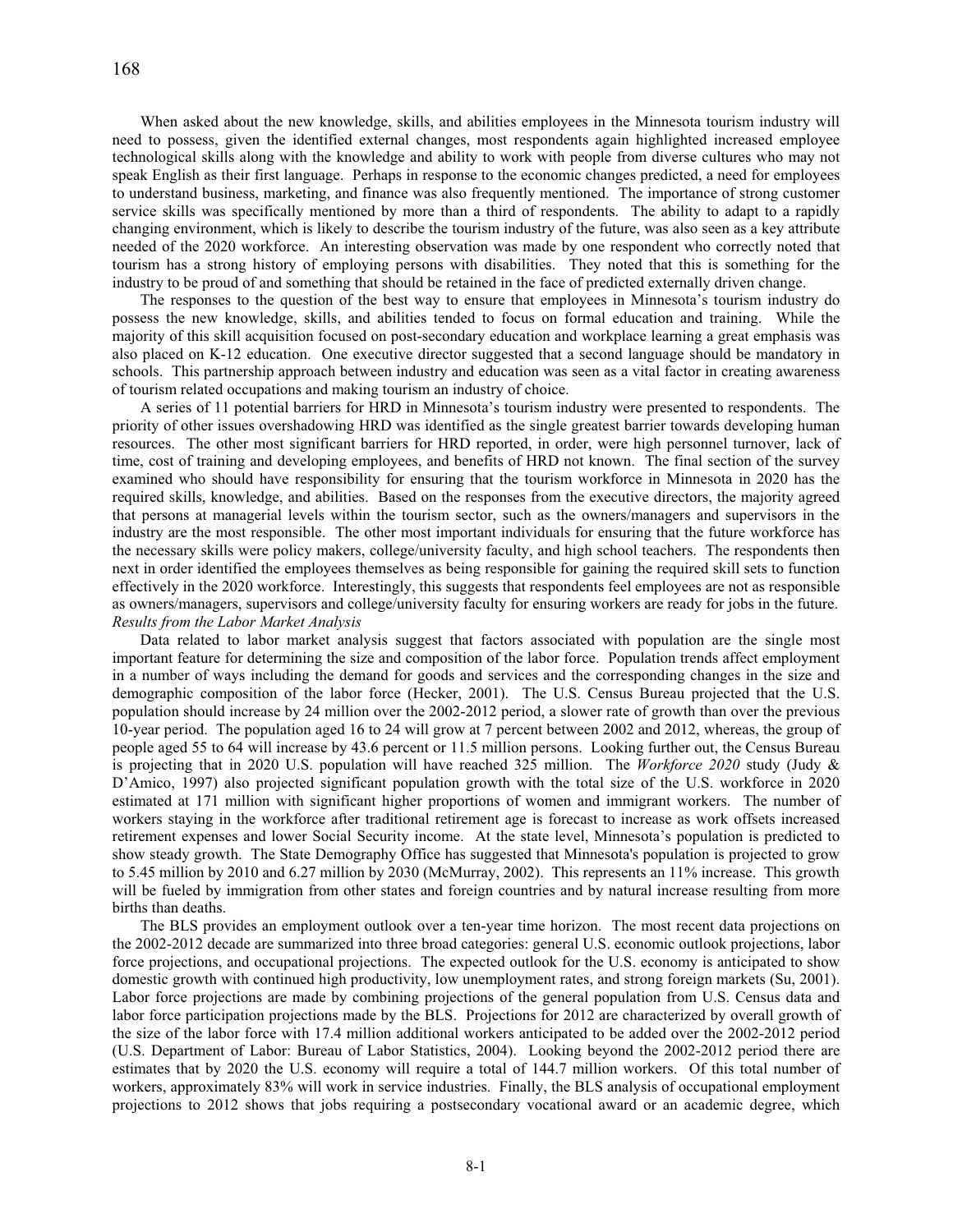accounted for 29 percent of all jobs in 2000, will account for 42 percent of total job growth from 2002 to 2012. However, most of the new jobs added to the labor market will be in occupations that require only work-related training. This would include many jobs in the tourism sector.

When examining workforce projections in the tourism industry the first challenge confronted is the diversity by which the industry is defined and the resulting range of tourism related occupations either included or excluded in labor market analysis data. As the International Labour Organization (ILO) (2001, p.7) noted:

the credibility and international comparability of "tourism statistics" depend heavily on: (1) a consensus regarding the choice of "tourism characteristic industries", i.e. those industries on which tourism demand has the most important direct impact, and an estimation of the "tourism ratio" of their output; as well as (2) the methods used to calculate the indirect effects on the output of many other industries. Statistical presentations differ in whether they include such indirect or induced effects in the measurement of tourism in the economy.

Despite these challenges facing human resource planners there is now widespread agreement about past and future employment growth in the tourism sector. By some accounts employment in the tourism industry has tripled since 1970 with an estimated 7,629 000 U.S. employees (full-time equivalent) working within the industry, representing 5.6% of total U.S. employment (World Travel and Tourism Council, 2000). The BLS has predicted that overall employment in the broadly defined tourism, leisure, and hospitability industry will grow by 17.8 percent by 2012. No existing data extends beyond 2012, although double digit percentages increases are suggested to continue towards 2020 (U.S. Department of Labor: Bureau of Labor Statistics, 2004).

Tourism is a key sector of Minnesota's economy, currently generating \$9.2 billion annually (Hillman, 2004) and providing full-time employment for 226,293 people (DEED, 2005). The tourism industry is classified by the Minnesota Department of Employment and Economic Development (DEED) as part of the leisure and hospitality industry which includes the eating and drinking, lodging, amusement, and recreation sectors as defined by the Standard Industrial Classification (SIC) system. Separating out the number of Minnesotan's employed within the tourism industry (leisure and hospitality industry) creates difficulty based on this definition and how labor market data is tracked within SIC categories. The current number represents approximately nine percent of all the jobs in Minnesota's economy – a percentage that has remained fairly consistent over the last decade. On the whole, tourism related jobs are found in a range of businesses that include everything from small, owner-managed resorts to national hotel chains. While a degree of uncertainty exists over the exact current size of the tourism workforce a clearer indication of future staffing needs is present in data projecting Minnesota industries likely to experience the greatest changes in terms of the numbers employed between the years 2002 to 2012. No data is available beyond 2012. The states traditional strong primary produce and extractive industrial sectors (mining, agriculture, forestry, and fishing) show either zero growth or actual job loss; whereas the leisure and hospitality industry is projected to be the fourth most rapidly growing sector in the state in terms of the number of new jobs created between 2002 and 2012. This growth projection represents a 19% change in the number of jobs across the ten year period. Put another way, this represents more than 46,000 new tourism related jobs ranging from entry level to senior executive that will need filling by 2012. In summary, the examination of existing data shows that while Minnesota's population will continue to grow at 11% creating job growth in all economic sectors, the tourism industry in Minnesota will experience almost 20% growth.

## **Discussion and Conclusions**

The overall aim of this study was to gain information to create a preliminary profile of the tourism/hospitality employee and the tourism workforce in Minnesota in the year 2020 while comparing the results of two methods for conducting workforce planning. The most important conclusion that can be drawn from the secondary data analysis and interviews with key leaders is that the tourism industry in Minnesota lags behind many other industry sectors in collecting data needed to forecast long-term workforce changes. In other occupations experiencing projected employee shortages in the face of significant external environmental change there appears to be a greater amount of workplace planning occurring. Furthermore, within the tourism industry there appears to be ample evidence that other regions and nations are investing considerable resources into workforce planning despite the challenges that long range planning in this ill-defined industry presents. For example, discussion, frameworks, and examples of completed tourism workforce plans can be found in increasing numbers from diverse global locations including London, England (Euronet.org); and the Asia and the Pacific region (International Labour Organization , 2003).

When comparing results from the external environmental scan and labor market analysis data a fairly high level of consensus was found on the likely economic, demographic, political/legislative, and technology impacts to both the tourism industry and its 2020 workforce. However, the interviews with executive directors produced far more specific information than labor market sources in terms of the human resource management and development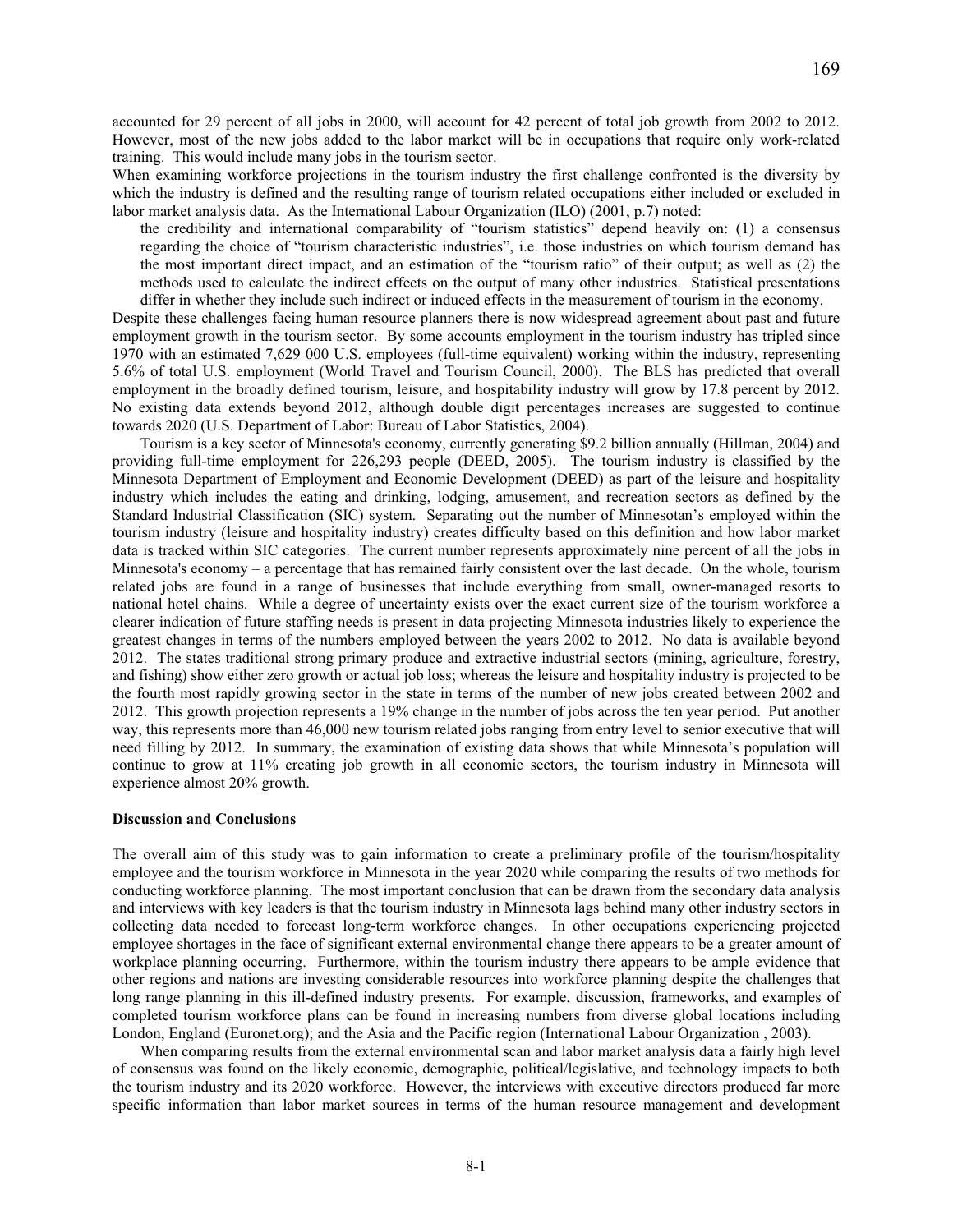actions needed in response to externally driven changes. Furthermore, interviews with industry leaders identified potential major barriers to the development of human resources in the industry, an issue not addressed in any existing labor market data sources. Finally, industry leaders, and not labor market information, seem able to recognize where responsibility rests for ensuring that the future workforce is sufficiently knowledgeable and skilled. Respondents to the environmental scan were firmly in the belief that this responsibility would mostly fall on individual tourism organization managers and supervisors, but also educators, especially those in the post-secondary level, would also play a major role in delivering qualified human resources into the tourism labor market.

The results of this study indicate that a combined method approach to HRD planning may be better than selecting either an external environmental scanning or a labor market analysis approach alone. While fraught with difficulties and limitations, forecasting models for tourism related and tourism generated employment need further development (Sirakaya, Choi, & Var, 2002; Smeral, 2003). Researchers from HRD, economics, education, and management along with human resource management and HRD practitioners from industry should play a key role in the evolution and refinement of workforce planning models and forecasting techniques. The importance of tourism to the economic vitality of regions, states, and nations, should encourage government and foundations to fund grantsponsored research in this area where the outcome is likely to assist both individual organizations and the industry as a whole. Future research would also benefit from studies examining scanning methods and labor market analysis techniques compared to alternative approaches to projecting issues related to the future workforce such as scenario planning. This would seem to be well-supported with existing theory in that scenario planning aims to achieve interactive forecasting by using strategic intelligence from the economic, political, environmental, cultural, and technological domains along with consideration of past trends, future bearing events, the role of main actors, and critical uncertainties of the social system (Ruona, Lynham, & Chermack, 2003). Scenarios ensure that plans avoid sub-optimal development paths by exposing negative events that might happen in the future and preparing in advance how to take care of these. Given what is known and what is unknown about the future of the tourism workforce this planning method may be well suited when combined with labor market data and existing HRD planning frameworks.

The limitations of this study need to be recognized when considering the findings. The primary limitations are related to the study setting in a single U.S. state and the small sample size of executive directors. However, we feel any potential bias maybe minimal given the total population of these positions, the open-ended qualitative approach to scanning used in the study, and the need for individuals in this role to be extremely knowledgeable about external environmental trends and their potential impact to their industry. The unknown accuracy of as-reported labor market analysis data is an additional limitation. In the present era of external environmental change within the tourism workforce two things are clear: the old rules regarding recruiting, retaining, and training employees no longer work, and no one is certain what the new rules will be. Yet, numerous quotes support the need to envision then plan for the future. "The future is not inevitable. We can influence it, if we know what we want it to be" (Handy, 1989).

## **References**

- Auster, E., & Choo, C. W. (1993). Environmental scanning by CEOs in two Canadian industries. *Journal of the American Society for Information Science, 44*(4), 194-203.
- Barney, J. B., & Wright, P. M. (1998). On becoming a strategic partner: The role of human resources in gaining competitive advantage. *Human Resource Management, 37*(1), 31-46.
- Brockbank, W. (1999). If HR were really strategically proactive: Present and future directions in HR's contribution to competitive advantage. *Human Resource Management, 38*, 337-352.
- Business and Economic Research Ltd. (2004). *Tourism workforce and skill projections report*. Wellington, New Zealand: The Ministry of Tourism. Available September 21, 2005 from http://www.tourism.govt.nz/policy/polreports/pol-workforce-skills/WorkforceAndSkillsOct2004.pdf
- Craft, J. (1988). Human resource planning and strategy. In L. Dyer & G. Holder (Eds.), *Human resource management: Evolving roles and responsibilities* (pp. 47-87). Washington, D.C.: Bureau of National Affairs.
- Daft, R., Sormunen, J., & Parks, D. (1988). Chief executive scanning, environmental characteristics, and company performance: An empirical study. *Strategic Management Journal, 9*, 123-139.
- Ehrenberg, R. G., & Smith, R. S. (2003). *Modern labor economics: Theory and public policy* (8th ed.). Boston: Addison Wesley.
- Euronet. (2004). *London 2020: A think tank project of Euronet London*. Retrieved September 21, 2005, from http://euronet.org